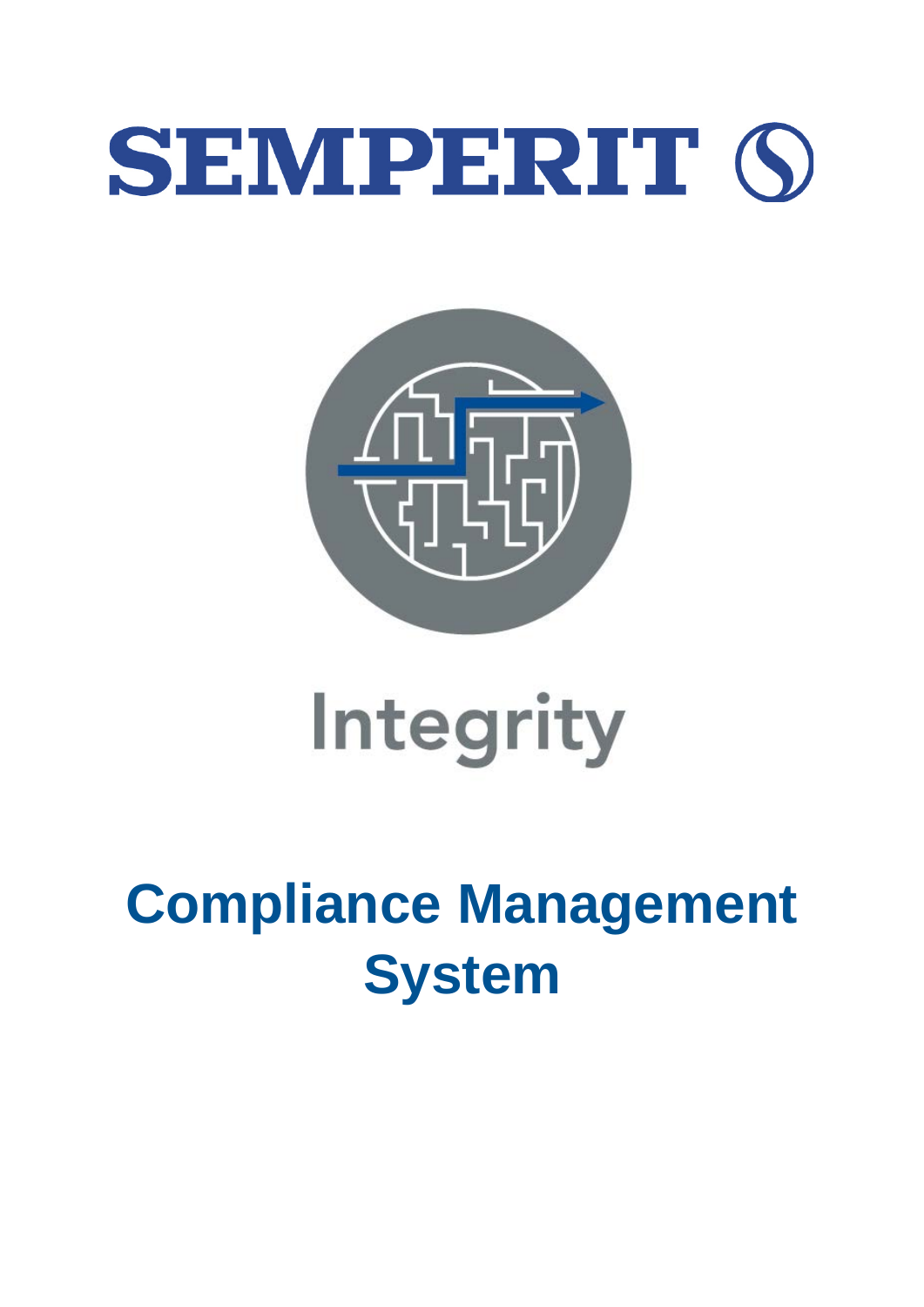### **Compliance Management System**

#### **Content**

| 1              |  |
|----------------|--|
| $\overline{2}$ |  |
| $\mathbf{3}$   |  |
| $\overline{4}$ |  |
| 5              |  |
| $6\phantom{1}$ |  |
| $\overline{7}$ |  |
| 8              |  |
| 9              |  |

Group Compliance Semperit AG Holding Am Belvedere 10 1100 Vienna Austria

If you have any questions about this Policy, please contact the Local Compliance Officer or the Group Compliance Officer or send an email to [compliance@semperitgroup.com.](mailto:compliance@semperitgroup.com)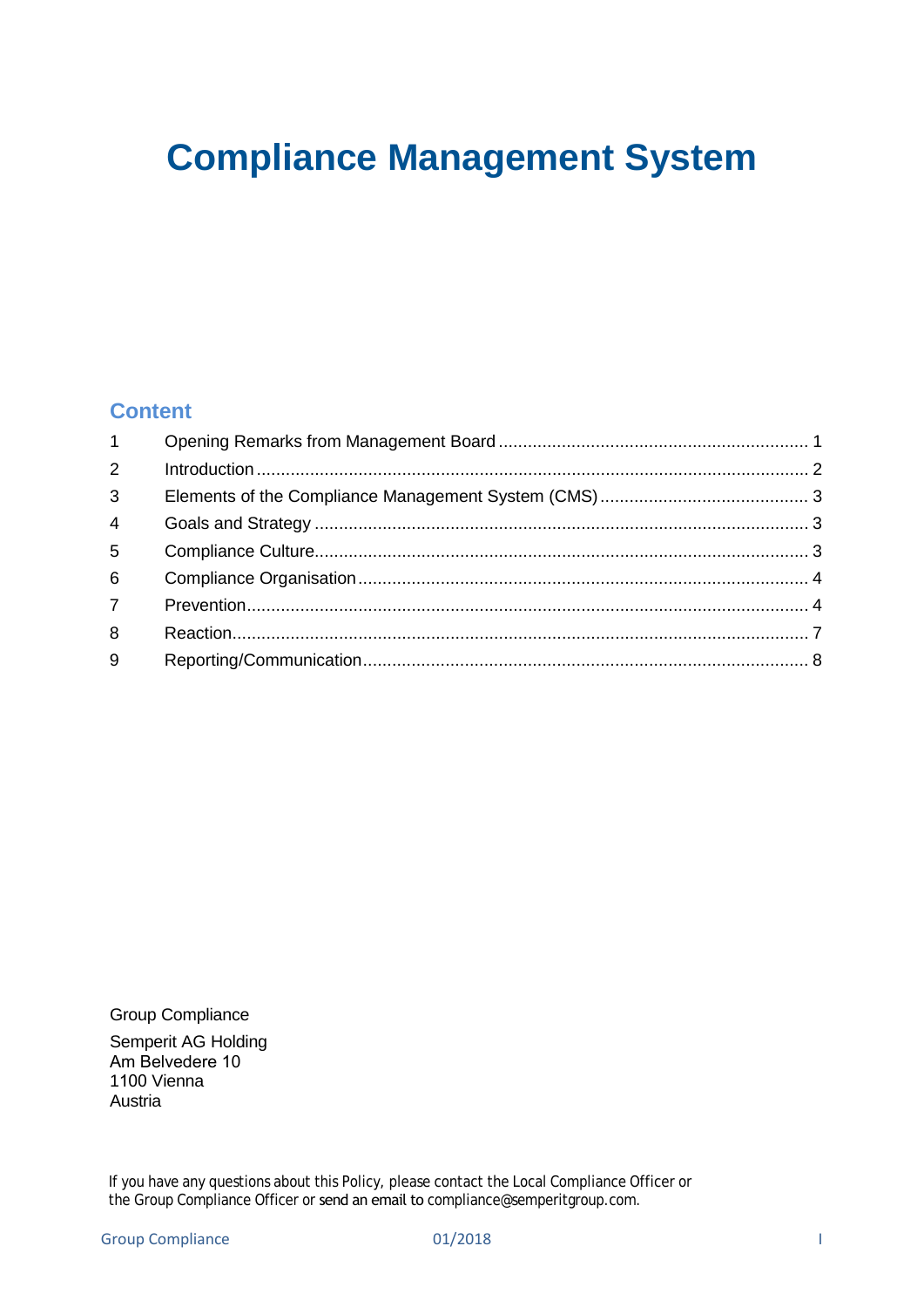#### <span id="page-2-0"></span>**1 Opening Remarks from Management Board**

A company is a member of society that must live up to the expectations of its stakeholders (i.e. employees, customers, suppliers and shareholders) and act in a socially responsible manner. Trust and integrity are the most important assets a company can possess. For us, compliance means to ensure that all employees have a strong awareness of their responsibilities and that all activities are executed adhering to applicable laws, internal policies and high ethical standards.

Semperit is a reputable company with a history of more than 190 years; hence we believe in our values and strengths. While this reputation is the product of many years' work, the careless, improper actions of just one employee can damage our image in the blink of an eye. We must prevent this. Doing so requires that all employees be guided in their activities by reasoned principles, set forth in our Compliance Management System.

The Compliance Management System consists of regulations that should support the employees of Semperit in upholding Semperit's strict ethical and legal standards. It applies to everybody who works for Semperit. If national legislation imposes stricter rules, such legislation takes precedence. The Semperit Group Compliance ("Group **Compliance**") monitors and supervises adherence to applicable regulations and guidelines.

Our Compliance Management System may not resolve all questions you may have. Hence please do not hesitate to ask for advice. Compliance not only means adherence to the laws to prevent damage for Semperit but it is also a part of Semperit's corporate culture and is indispensable for the long-term and long-lasting success of our company.

We thank you for your commitment to adhering to our ethical standards of trust and integrity, which make Semperit a company we are proud to work for.

The Management Board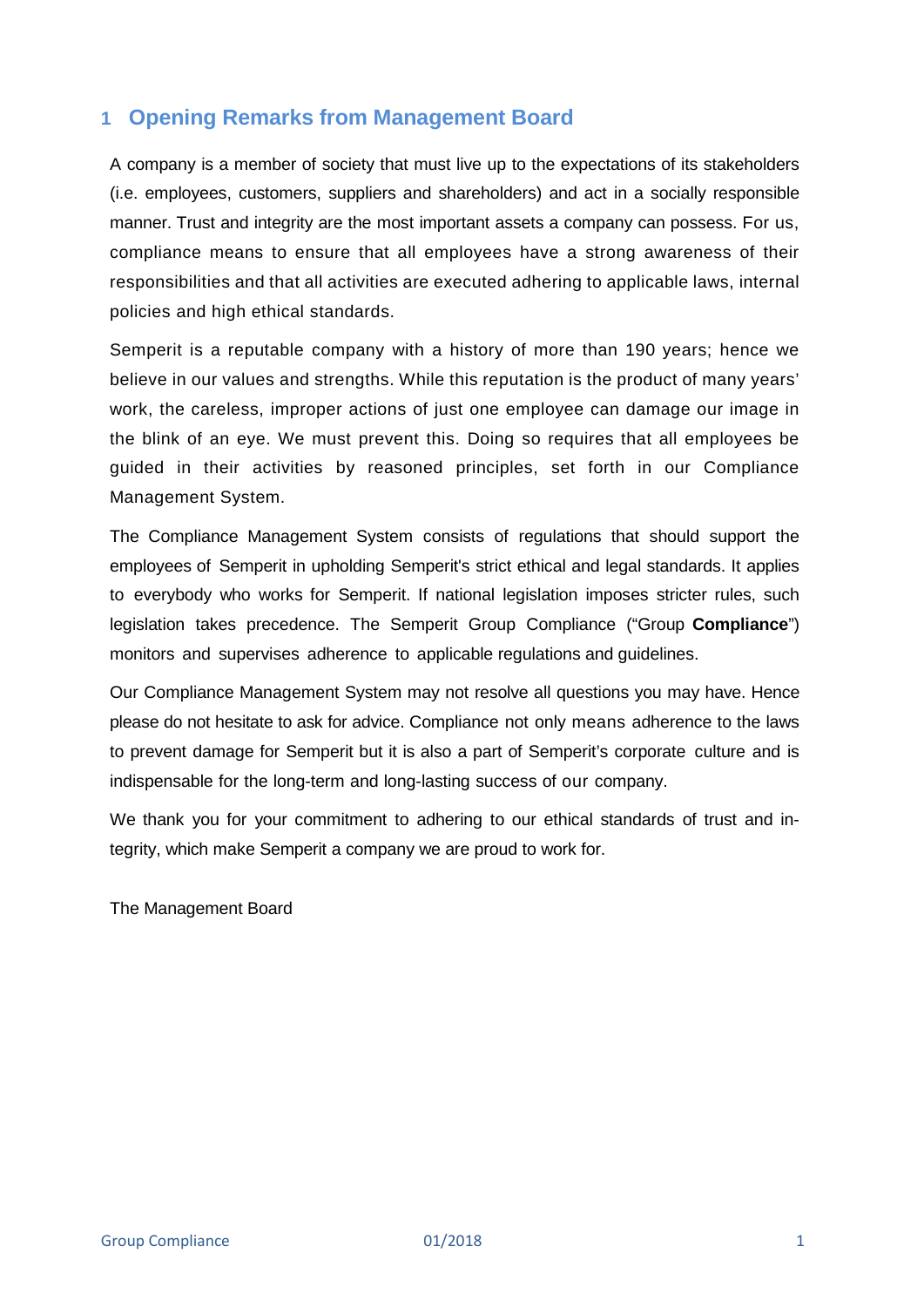#### <span id="page-3-0"></span>**2 Introduction**

**2.1** The Semperit values "YOU&US" reflect our culture from an entrepreneurial sustainability perspective. Integrity and honesty are indispensable and key elements of Semperit's corporate culture.

**2.2** For Semperit, "Conduct that adheres to internal and external rules is the basis for personal integrity and authority".

**2.3** Acting in accordance with a high degree of business ethics is one key element of Semperit's Sustainability Strategy.

**2.4** Being compliant is the basis to become a preferred business partner. To

sustainably ensure that we conduct ourselves with integrity, Semperit has implemented a compliance management system based on the highest standards (IDW PS 980, Transparency International Business Principles for Countering Bribery). **2.5** All members of the Management Board and Supervisory Board, and all managers, directors, including all employees of Semperit and its affiliates (all together "employees") are committed to a high degree of business ethics. In addition, we also expect our business partners to act in accordance with laws and regulations and with integrity.

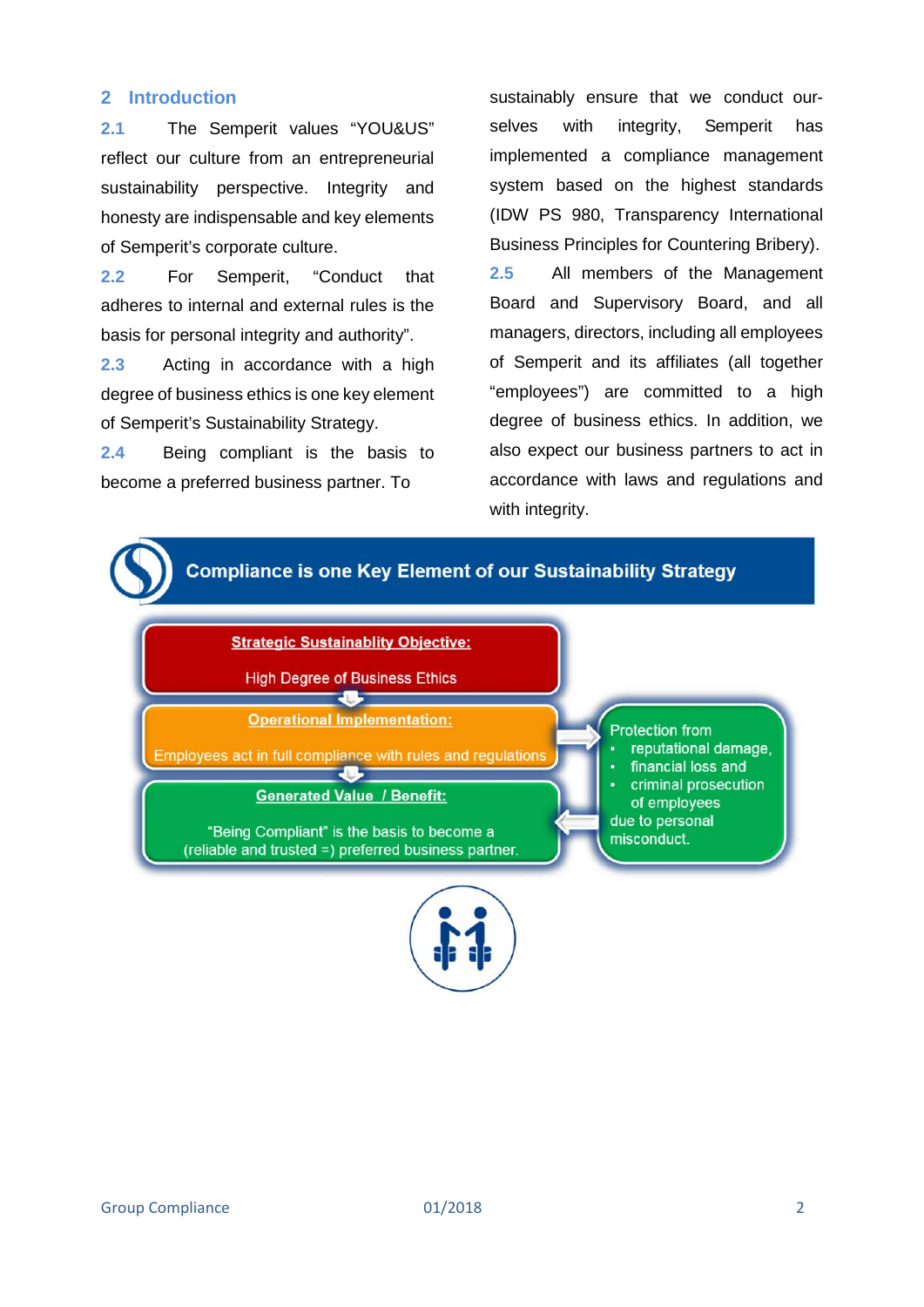#### <span id="page-4-0"></span>**3 Elements of the Compliance Management System (CMS)**

**3.1** The core elements of the Semperit Compliance Management System (CMS):

**4.2** By being upright and honest, following highest ethical standards, we protect Semperit, our colleagues and Board Members from severe consequences of



misconduct such as damage to our reputation, financial loss and criminal prosecution, and want to become a Preferred Business Partner in our markets.

**4.3** Following a risk-based approach, Semperit set in place policies for the most

**3.2** Our standards are based on laws and regulations, internal guidelines and ethical principles.

**3.3** The CMS is constantly being adapted to legal or socially relevant changes.

**3.4** To prevent misconduct, corporate values are defined, clear rules and guidelines are established and appropriate controls are integrated in our processes.

**3.5** All employees and business partners are encouraged to report (potential) misconduct. Our whistleblower line "SEMPERLINE" is a possible reporting channel. Information is processed in a strictly confidential manner.

#### <span id="page-4-1"></span>**4 Goals and Strategy**

**4.1** We assume responsibility for the actions we take even beyond the immediate financial impact, and we act honestly and in a fair and transparent way.

important compliance fields such as antibribery and anti-corruption, anti-trust law, export control, capital market compliance and data protection.

**4.4** For further compliance risks, special policies apply which shall be implemented by the respective group functions, following good corporate governance, supported by Semperit Group Compliance as needed.

#### <span id="page-4-2"></span>**5 Compliance Culture**

#### **5.1 Corporate Values**

**5.1.1** Clear rules and guidelines are important and constitute a solid basis for our business activities. However, there is not necessarily a rule in place for every situation we may experience. Therefore, our Semperit values "YOU&US" should give you basic guidance. Only this combination prevents us from misconduct.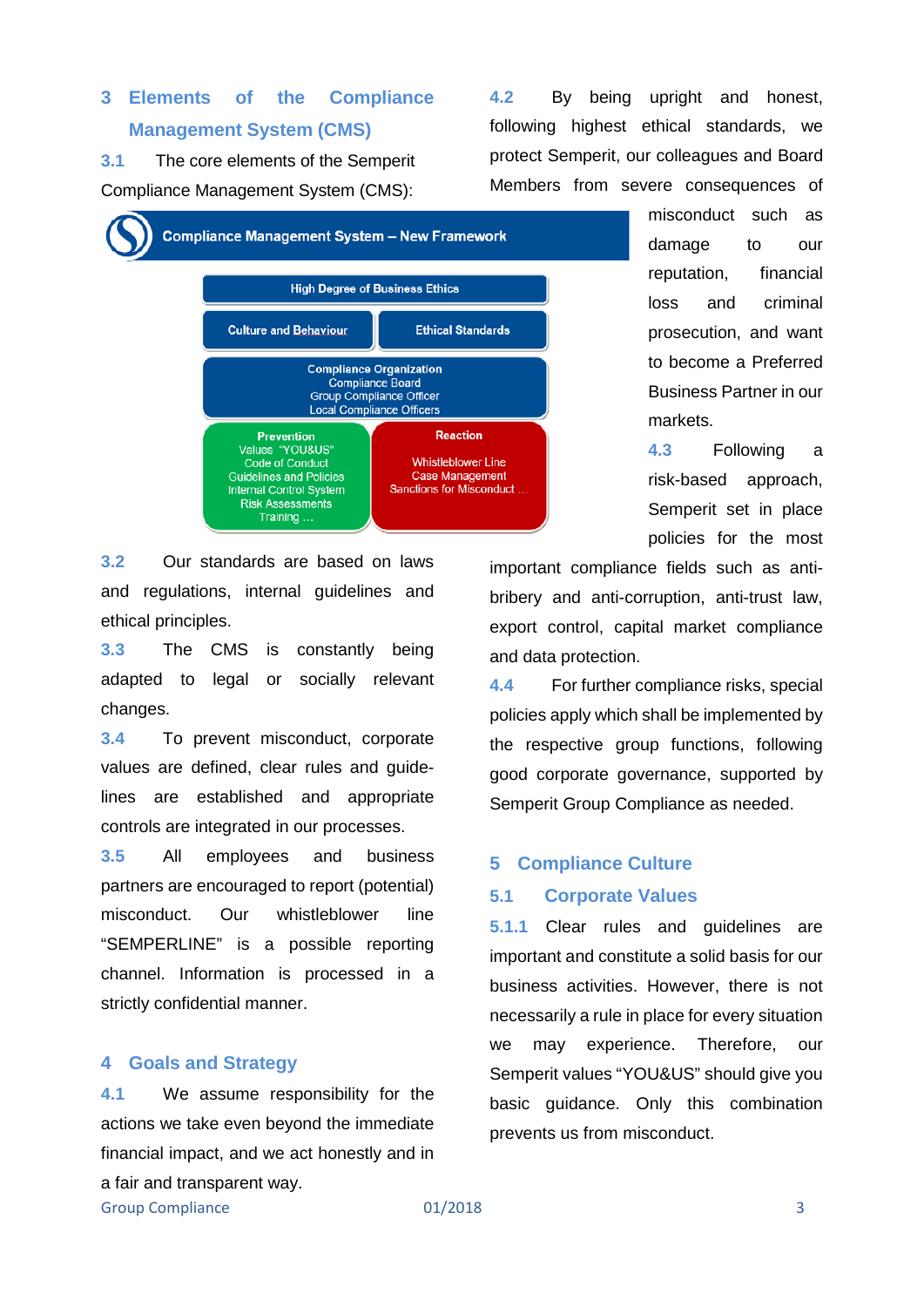| <b>What principles</b><br>define our<br>behaviour? | Confidence<br>and Responsibility |
|----------------------------------------------------|----------------------------------|
| <b>Appreciation</b>                                | <b>Initiative</b>                |
| and Reliability                                    | and Dedication                   |
| <b>Fairness</b>                                    | Integrity                        |
| and Loyalty                                        | and Honesty                      |

**5.1.2** Semperit's corporate values, to which the values integrity and honesty have been added, describe "HOW" we want to work. We aim to work in a way that we can be trusted. Trust is the basis of all cooperation. Winning it is often a long process, losing it can take just a moment.

#### **5.2 Tone at the Top**

**5.2.1** The Management Board attaches high importance to integrity and is aware of the example they set. By demonstrating corporate values, attitudes and convictions they have an important influence on corporate culture.

**5.2.2** Therefore, the establishment of and adherence to a modern, sustainable and effective CMS is an important target.

**5.2.3** We want to achieve ambitious business results by observing applicable laws and regulations, internal guidelines and business ethics.

**6.1** The Management Board promotes a conduct based on integrity, which is supported by the compliance organisation.

**6.2** The Group Compliance Officer

- reports to the Management Board and, in terms of discipline, to the CEO.
- **Example 1** is member of the Compliance Board where compliance topics are discussed on a regular basis with the CEO and the CFO of Semperit Group.
- directs the Group Compliance Function.
- has a direct reporting line to the Supervisory Board.

**6.3** The Capital Market Compliance Officer supports and advises the Management Board in implementing appropriate procedures to comply with the respective rules and regulations.

**6.4** The Group Compliance Officer appoints a Local Compliance Manager for each legal entity, who reports directly to Group Compliance and the Management Board of the respective company.

**6.5** The Local Compliance Officer implements relevant policies and procedures based on Group requirements.

#### <span id="page-5-1"></span>**7 Prevention**

#### **7.1 Ethical Standards**

#### **7.1.1 Code of Conduct**

**7.1.1.1** Based on our values, the Code of Conduct defines a broad range of basic ethical and professional standards. It gives guidance on how to avoid situations that may harm you, Semperit or third parties.

#### <span id="page-5-0"></span>**6 Compliance Organization**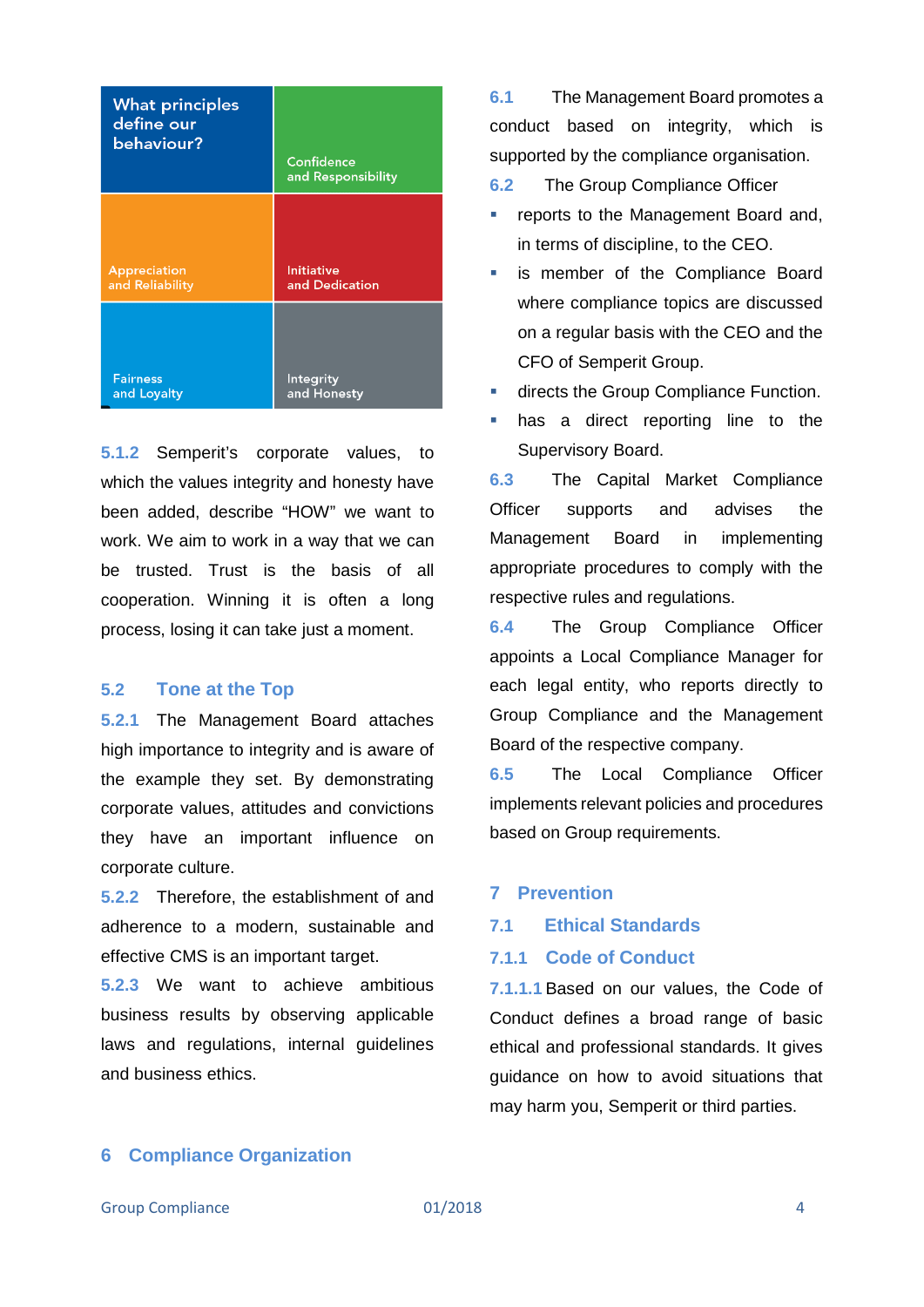**7.1.1.2** The Code of Conduct does not substitute our responsibility and accountability to exercise good judgement.

**7.1.1.3** The Code of Conduct consists of the following elements:



**7.1.1.4** Since some national regulations are stricter than others, the Code of Conduct takes precedence over less strict rules.

#### **7.2 Guidelines**

**7.2.1** Clear rules are essential to prevent misconduct. On the basis of its risk-oriented compliance strategy, Semperit has drawn up the following guidelines on:

- **Anti-Bribery and Anti-Corruption.**
- **Anti-Trust.**
- **Export Control.**
- **Capital Market Compliance.**
- **Data Protection.**

**7.2.2** The guidelines are available on the intranet site of Group Compliance.

#### **7.3 Training and Helpdesk**

**7.3.1** Besides experienced Semperit staff, awareness training addresses especially new employees, and provides a broad overview of basic ethical and professional standards.

**7.3.2** Focused Training covers special compliance topics and is initiated for specific

> reasons, such as legal changes, new guidelines, and compliance cases, or deals with detailed information regarding high risk topics. Participants are employees selected on a need-to-know basis.

> **7.3.3** Compliance training is an important part of Semperit's Onboarding Academy for new

employees. And it will be an important element of Semperit's new e-learning platform.

**7.3.4** The training content is constantly adapted regarding changes in laws and regulations as well as internal guidelines.

**7.3.5** Participation in training courses is monitored and documented.

**7.3.6** If employees have questions or are uncertain about applying the relevant rules, they should seek advice from the Local or Group Compliance Officer.

#### **7.4 HR Policies**

**7.4.1** In making personnel decisions such as recruiting, talent management and performance management, the Human Resources department has an important role in further developing our compliance culture: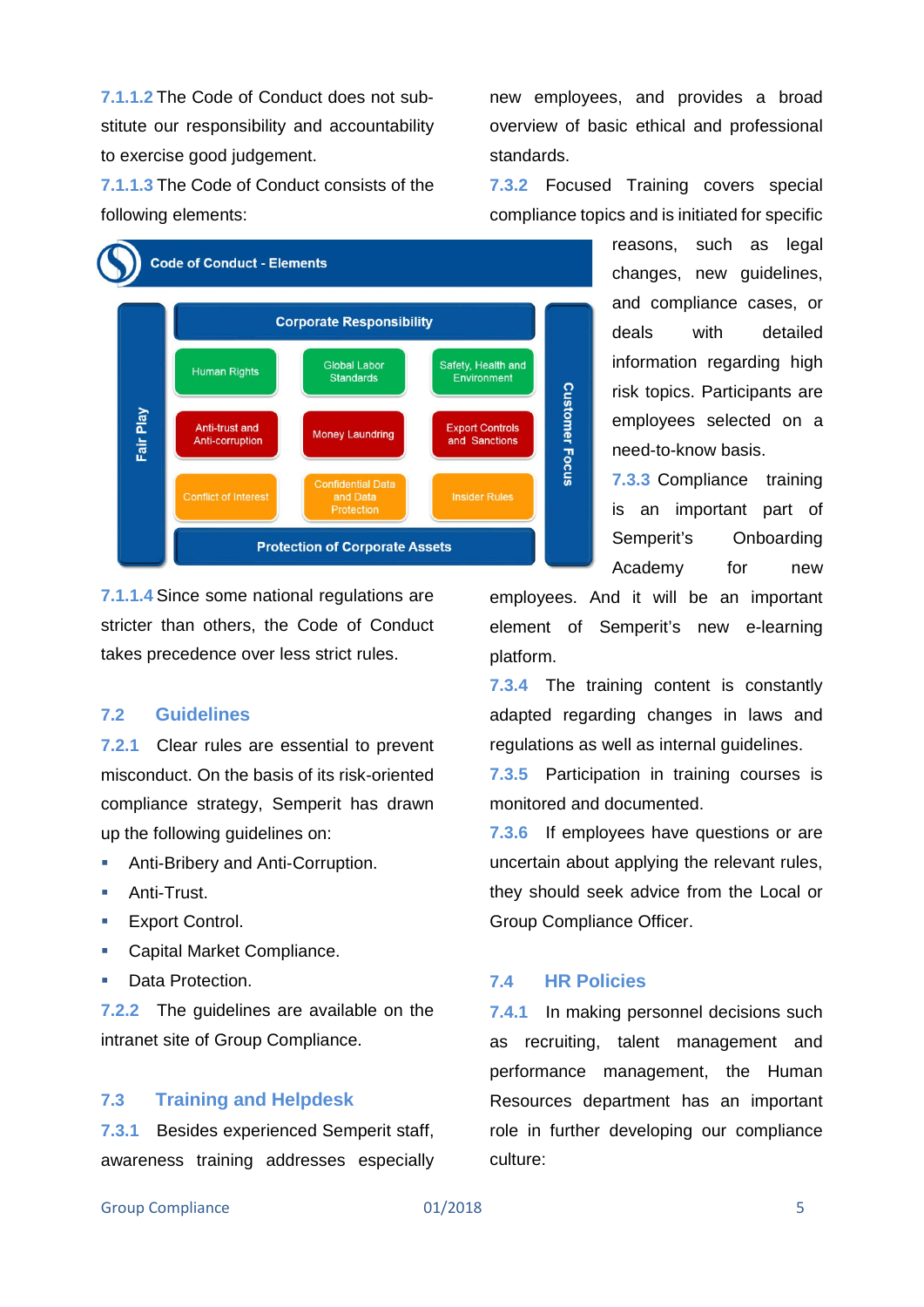- **Integrity is an important aspect in** employing and developing people.
- **New employees automatically receive** the Semperit values "YOU&US" as well as the Code of Conduct. Additionally, the presentation of the Semperit values as well as the Code of Conduct are key elements of Semperit's Onboarding Training.
- In case of obvious misconduct, there is a reduction in the variable bonus, if applicable, during the "calibration process".

#### **7.5 Business Partner Integrity**

**7.5.1** Semperit attaches great importance to business ethics in relationships to its business partners.

**7.5.2** In addition, we encourage our business partners to follow the same high ethical standards and principles that we ourselves follow.

**7.5.3** We may reserve the right to terminate contracts and seek compensationfor damages if they do not fully comply with the law and with this Code of Conduct.

**7.5.4** If appropriate, we carry out business partner checks in a risk-oriented manner prior to starting business relations.

#### **7.6 Internal Control System**

**7.6.1** Important compliance measures are integrated in the business processes and the internal control system of Semperit.

**7.6.2** The effectiveness of controls is regularly checked. In case of weaknesses regarding compliance-relevant control targets the Compliance Board decides on appropriate actions.

#### **7.7 Risk Assessment**

**7.7.1** Compliance risks are evaluated as part of the regular assessments conducted by Group Internal Audit & Risk Management.

**7.7.2** Moreover, compliance risk assessments are conducted by the Group Compliance Officer on the basis of ad hoc information, indicating compliance risks or potential or actual misconduct.

**7.7.3** The results of risk assessments will be reported to the Management Board, the Local and the Group Compliance Officer.

**7.7.4** Compliance topics are on a regularly the subject of audits conducted by Group Internal Audit & Risk Management.

**7.7.5** Group Compliance supervises the implementation of risk mitigating actions.

#### **7.8 Continuous Improvement**

**7.8.1** An important element of Semperit's CMS is sustainable improvement based on internal and external expertise.

**7.8.2** Especially the close interaction with internal business partners enables Group Compliance to have a deep understanding of Semperit's business needs and processes, which are regularly crosschecked against existing policies and procedures. Identified weaknesses are eliminated by appropriate actions.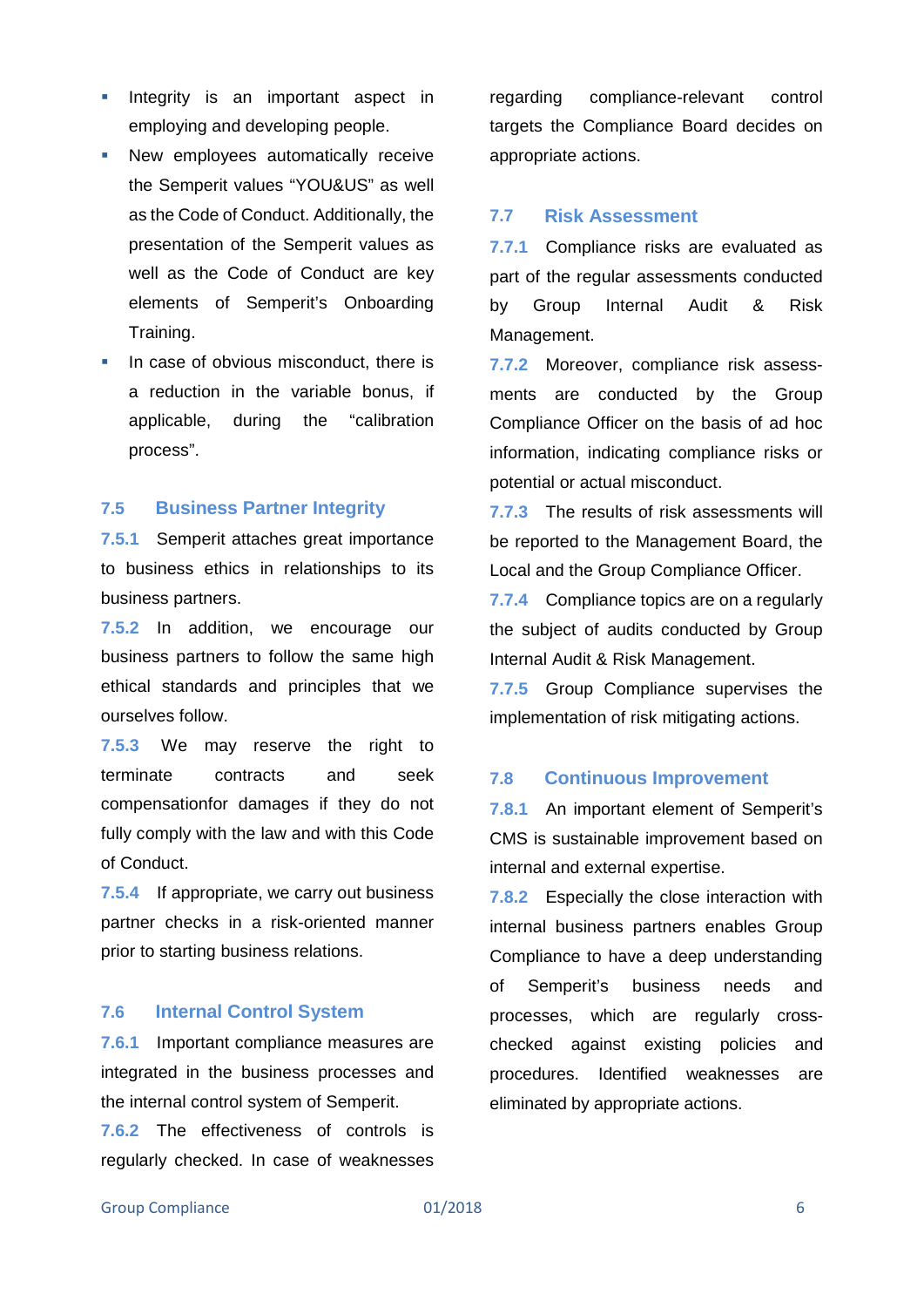#### <span id="page-8-0"></span>**8 Reaction**

#### **8.1 Whistleblower**

**8.1.1** Semperit is keen to encourage a culture of openness, which enables staff to express concerns without fear that they will then be victimised. If you observe or become aware of an actual or potential violation of Semperit's values, its Code of Conduct, guidelines and policies or legal norms, whether committed by Semperit employees or by a business partner, you are encouraged to speak up and report the case to Group Compliance.

**8.1.2** All employees and our business partners have the right to approach Group Compliance with any suspicious cases or relevant matters. All reported allegations pertaining to compliance violations are reviewed for plausibility and further analyzed as required.

**8.1.3** The opportunity to report allegations of compliance violations from employees comes with the expectation that the employees will make use of this option in a responsible manner.

**8.1.4** Employees should fear no sanctions if their allegation subsequently proves to be baseless. The reporting employee will not suffer any negative consequence due to his or her report. There will be no reprisals for good faith reporting of compliance concerns or violations.

**8.1.5** For advice on compliance matters or the reporting of violations of Semperit compliance policies or the Semperit Code of Conduct, contact Compliance at

[compliance@semperitgroup.com](mailto:compliance@semperitgroup.com),

the Local Compliance Officer or the Group Compliance Officer directly. Upon the employee's request, his/her report will be handled anonymously.

**8.1.6** Often team members are aware of the misconduct but do not dare sharing their knowledge with anyone else for fear of consequences/retaliation.

**8.1.7** To encounter this kind of concern, you can report your allegation using our whistleblowing system by either indicating your name or anonymously. Via SEMPERLINE, the specially secured communication platform, Semperit provides you with an opportunity to actively contribute to the clarification of violations or irregularities, whilst ensuring strictest confidentiality. Of course Semperit ensures that the operation of SEMPERLINE is in line with applicable EU and the respective local data protection law.

#### **8.2 Case Management**

**8.2.1** Investigations may only be carried out if actual grounds for suspicion have been established (must be documented) that bear reference to the company.

**8.2.2** Investigations will be conducted by the Group Compliance Officer under strict confidentiality.

**8.2.3** Personal rights and the data protection law will be fully respected in the course of an investigation.

**8.2.4** The Group Compliance Officer (supported by external experts) may provide recommendations about how to deal with the results of the investigation.

**8.2.5** If members of the Supervisory